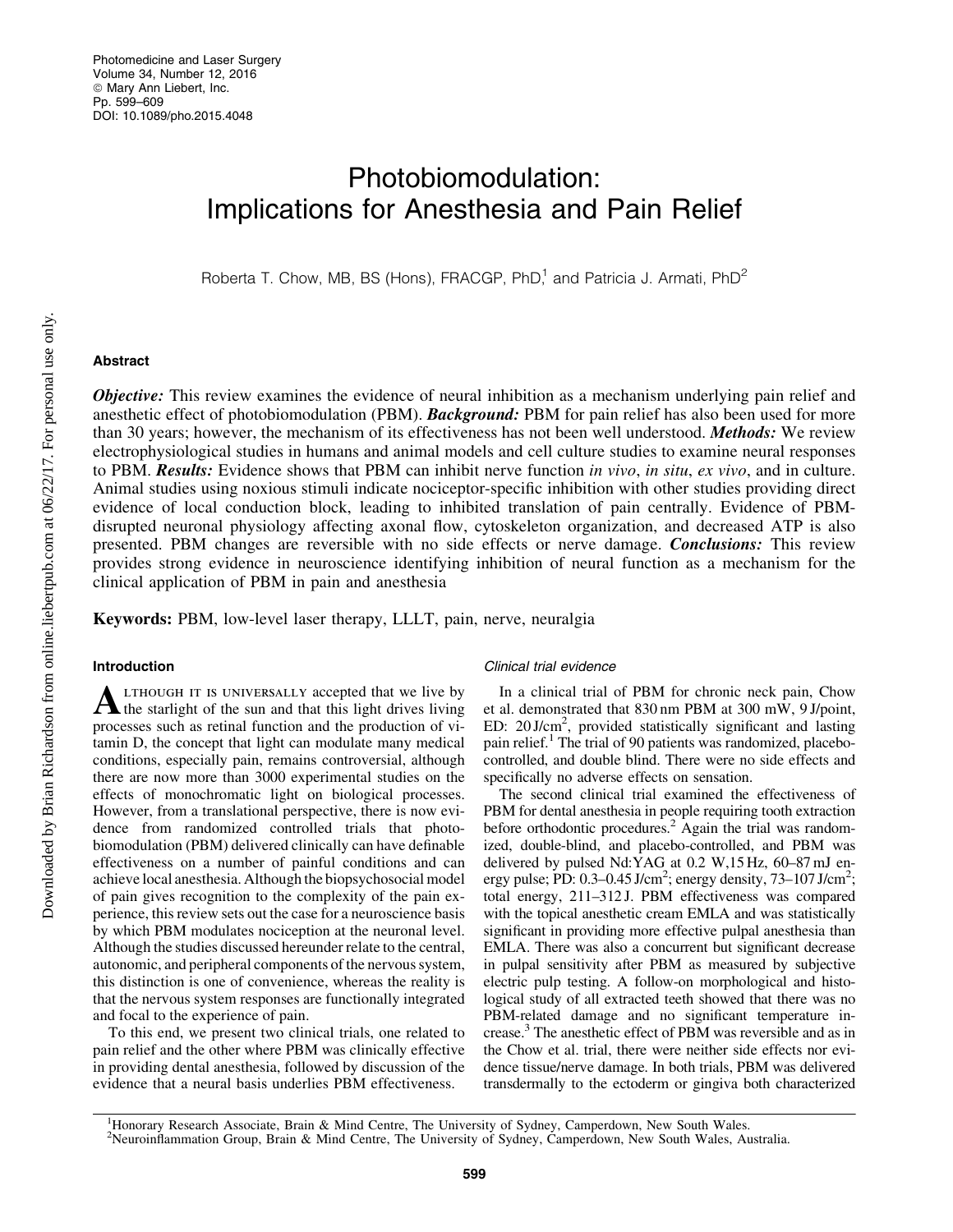by dense beds of C fiber endings with penetration of the dermis. The underlying tissue including the  $A\delta$  axons was well within the penetration depths of the laser at the wavelengths and parameters used (Fig. 1)

These two very different clinical trials demonstrate the nexus between PBM and pain relief with statistically significant confirmation of a neural basis for PBM effectiveness acting at least in a major part through neural inhibition/ conduction block. Scientific studies discussed hereunder provide further strong evidence of PBM effectiveness in neuro-electrophysiology data from studies in humans and animals *in vivo*, *in situ*, *ex vivo*, and in cell culture studies.

### Bedside to bench–electrophysiology studies

It is unusual to have bedside data such as the clinical trials as the starting point for bench studies to explain the concept that PBM acts through neural inhibition. Although it is well established that anesthetic and analgesic agents cause conduction block, it is the electrophysiology studies such as those discussed hereunder that confirm that PBM like these agents acts on the nervous system causing conduction block and is reversible. The concept that light can directly affect nerve conduction is not a new phenomenon. One of the earliest electrophysiological studies of light effects on nerves showed that 490 nm LED irradiation induced neural inhibition in the abdominal ganglion neurons of the marine mollusc Aplysia Californica.<sup>4</sup> Since then, many studies have reported further evidence from studies in mammals that PBM induces neural inhibition or conduction block and a number of these are discussed in the next section.

#### Electrophysiology and PBM—studies of human nerve

Clinical electrophysiology on human nerves reports measurements of the time from stimulation to the onset of the action potential—latency and the amplitude—a measure of compound action potentials reflecting conduction velocity. These clinical studies can include somatosensory-evoked potentials (SSEPs) and/or compound muscle action potentials (CMAPs), one representing sensory nerve responses and the other the neuromuscular junction—more correctly the tripartite synapse—response. The majority of PBM electrophysiological studies unfortunately report only the latencies and do not include the amplitudes. Amplitudes are particularly important in such studies as they provide the conduction velocity data, whereas increased latency is a nonspecific indicator of impaired or delayed neural conduction. Decreased or dispersion of amplitude traces directly represent slowing of conduction velocities, which at levels of 25–30% are clinically considered to reflect conduction block or inhibition, thus the importance of reporting latency and amplitude. In clinically based electrophysiological studies used for diagnostic purposes such as for the diagnosis of carpal tunnel syndrome, increased latencies are considered to be an indicator of demyelination. In experimental studies using laser, outlined hereunder, increased latencies immediately after PBM can be directly attributed to the effects of light on nerve physiology and not demyelination. This is particularly so as the return to normal latencies and conduction velocity occurs within a short time frame, which is not consistent with demyelination and remyelination.

Of particular interest are several relevant PBM electrophysiological studies undertaken on healthy individuals. Nerves studied include the median, radial, sural, and superficial radial nerves with PBM delivered transcutaneously or through gingiva to the maxillary branch of trigeminal nerve. These have been previously reviewed in detail in a systematic review.<sup>5</sup> Only one study measured both amplitudes and latency parameters simultaneously and reported both increased latency and decreased amplitudes.<sup>6</sup> A typical and early example was the randomized control trial by Snyder-Mackler and Bork.7 Baseline nerve conduction studies of SSEPs were determined before He:Ne PBM at 632 nm or sham on 40 ageand sex-matched participants with no underlying pathology. There were statistically significant increased latencies of the superficial radial nerve—indicative of neural impairment or conduction delay. Another series of studies using a similar methodology with near infrared wavelengths (780–904 nm) in continuous mode similarly demonstrated increased latencies



FIG. 1. Normal human epidermal and papillary dermis innervation. Nerves are localized with antibody to PGP 9.5 and basement membrane demarcated with antibody to type IV collagen. Epidermal nerve fibers appear aqua and lie within the blue epidermis (E). The subepidermal neural plexus (SNP) appears green or yellow. The dermal-epidermal junction appears red. Capillaries (C) appear magenta. Nerve fibers (green and aqua) course in bundles through the dermis and branch in the papillary dermis to form the SNP. Fibers arise from this plexus and penetrate and epidermaldermal basement membrane to enter the epidermis. Epidermal nerve fibers are abundant and uniformly distributed in normal human skin.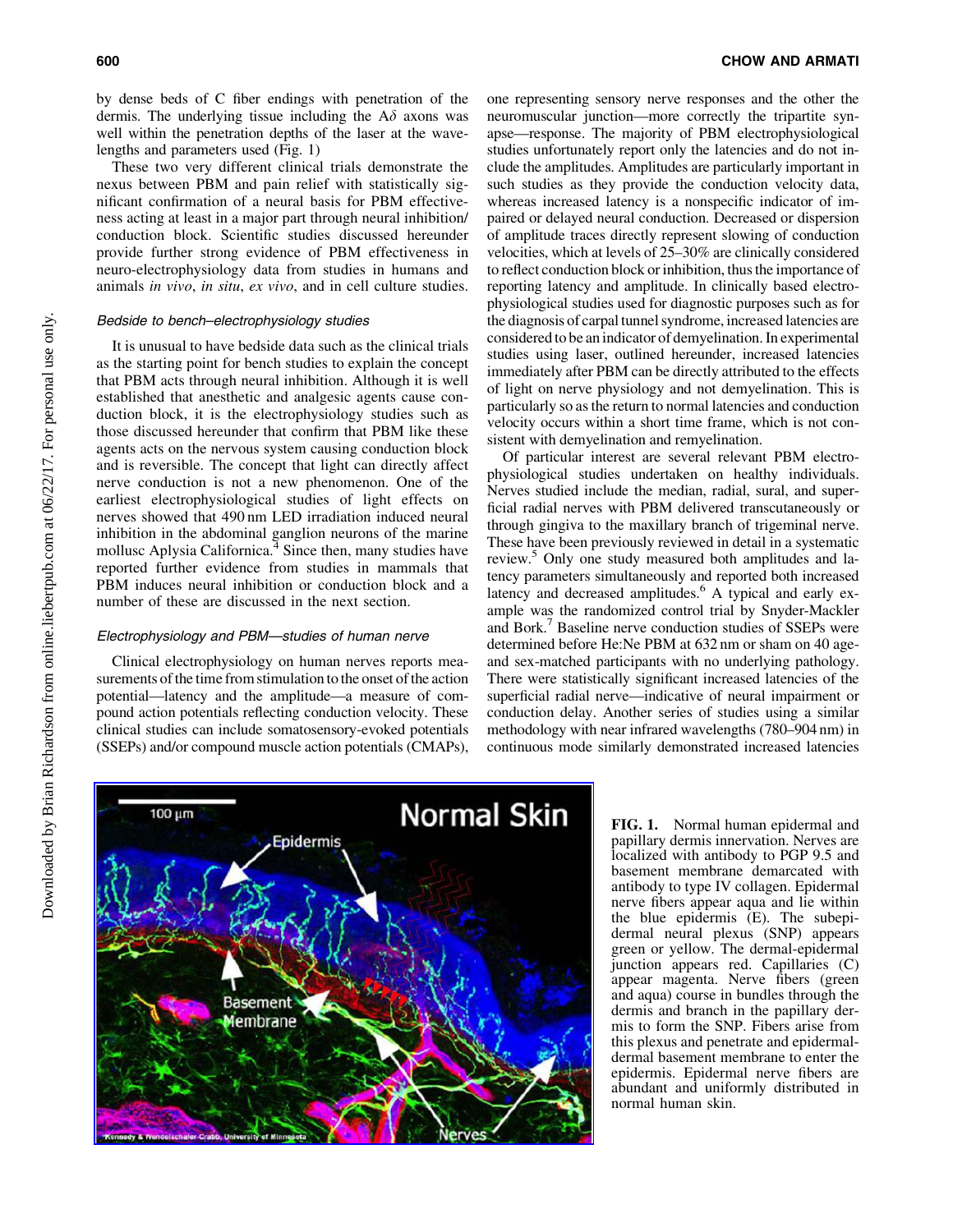in the majority of studies. Of particular relevance to methodology and parameter reporting are two studies related to temperature, illustrating different outcomes.<sup>8,9</sup> In the Basford study, the arms of the participants were immersed in a water bath at 40°C while Baxter carefully controlled the ambient temperature between 21°–25C°. Basford et al. delivered 830 nm, continuous wave (cw) laser irradiation (ED 9.6 J/cm<sup>2</sup>) over the median nerve of healthy volunteers  $(n=33)$ , showing no evidence of amplitude change although a 3–4% decrease in latency was noted in the laser-treated group. Baxter et al. in contrast using the same parameters and experimental methodology  $(n=51)$  showed increased latency. As nerve conduction is strongly influenced by ambient temperature, both studies show the importance of considering all the variables in the methodology and the parameters to compare outcomes. Of interest and importantly from an experimental methodology perspective was the recent study by Grandinetti et al. who applied PBM to people with different skin pigmentation.<sup>10</sup> There was no statistical difference between any wavelengths in skin temperature changes with different skin pigmentations.

Delivery of PBM in pulsed rather than continuous mode is a further variable with specific effects on neural inhibition shown in these studies. For example, the same methodology using with cw 830 nm laser irradiation (ED:  $1-5$  12.0 J/cm<sup>2</sup>) resulted in increased latencies,  $^{9,11}$  whereas pulsed delivery of the same wavelength at similar energy densities did not cause a significant change.<sup>12,13</sup> The variability of outcomes was also demonstrated in a study of sural nerve, where pulsed wave 830 nm laser irradiation at 5.1 J/cm<sup>2</sup> but not at 7.65 or 2.55 J/cm<sup>2</sup> increased latencies.<sup>14</sup> Pulsed wave 904 nm (73 Hz) laser irradiation slowed conduction velocity (CV) of the superficial radial nerve with 120 sec irradiation per point, but 20 sec irradiation per point produced no effect on nerve conduction.15 Interestingly, there is only a single study using LED, which at 950 nm shows inhibition of nerve conduction velocity in sural nerves with no increase in skin temperature.<sup>16</sup> Of note is that the Chan et al. clinical trial using pulsed Nd:YAG at specifically relevant clinical parameters that did effect anesthesia, consistent with conduction block, was not associated with any temperature change.

Relevant to dental practice is a study where 632.5 nm PBM was delivered intraorally to the gingiva overlying the posterior superior branch of the maxillary nerve followed by electrical stimulation over the ipsilateral infraorbital foramen.<sup>17</sup> Somatosensory trigeminal-evoked potential (STEP) amplitudes were measured before and after laser application. Within 2 min after PBM over the maxillary nerve, STEP amplitudes were reduced by up to 72% lasting for 20 min. Such conduction block may well be of clinical importance in explaining PBM effectiveness in dental applications and in the treatment of trigeminal neuralgia.<sup>18</sup>

# Electrophysiology and PBM in animal studies in vivo, in situ, and ex vivo

In addition to the human electrophysiological studies are studies in several animal models. These series of studies *in vivo* illustrate the effect of laser irradiation on nerve conduction, predominantly velocity<sup>19–27</sup> (Table 1) and *ex vivo*28–32 Table 2. Only a single study in rats systematically measured changes in SSEP and CMAP latencies and amplitudes simultaneously at baseline and after transcutaneous PBM or sham PBM with 808 or 650 nm laser irradiation.<sup>27</sup> The study showed a statistically significant decrease in SSEP and CMAP latencies with both 808 or 650 nm wavelengths, applied at four equidistant points overlying rat sciatic nerve. This occurred by 10 min and lasted up to 20 min. Both wavelengths also statistically significantly reduced CMAP and SSEP amplitudes up to 32.6% consistent with conduction block. Conduction block is defined clinically as a reduction in amplitude of more than 30%. After PBM, the rats exhibited normal behavior with no evidence of peripheral nerve damage or impairment of nerve conduction. Electrophysiological measurements repeated 48 h later showed that nerve conductions had returned to baseline.

In an innovative and interesting *ex vivo* study, again related to dental procedures and neural inhibition, Orchardson et al. $32$ inserted excised rat dorsal spinal nerves into the pulpal cavities of freshly extracted human teeth immersed in isotonic Krebs solution at 37°C. SSEPs were measured after supramaximal stimulation to the exposed part of the root before PBM delivered by Nd:YAG laser in scanning mode at one of two energy densities. This enabled the calculation of the effect of the PBM on the  $A\delta$  axons, which showed significant evidence of conduction block with return to baseline after 7 min. The study is particularly interesting as it used Nd:YAG at parameters similar to those used in the clinical trial of Chan et al., where dental anesthesia was obtained after PBM. What is particularly important in the Orchardson study is that both rat and human spinal nerves are made up of sensory neurons. Approximately 80% of these are small diameter unmyelinated C fibers conducting at  $\sim$  1–1.9 ms<sup>33</sup> with the remaining larger diameter thinly myelinated  $A\delta$  neurons conducting at  $\sim$  6.7–23.7 ms. Both neuronal subsets are nociceptive and convey noxious stimulation. Both studies are evidence of neural inhibition of the intradental pulpal nerve.

Another set of experiments by Orchardson's group examined both He:Ne and Nd:YAG effects on the intradental nerve using *in situ* teeth of anesthetized ferrets to determine the effect on dentine sensitivity.<sup>34</sup> Continuous electrophysiological recordings were made before, during, and after application of the laser. Responses of the intradental nerve were dose dependent with suppression of nerve excitability followed by recovery with no pulp damage with 1 W, whereas 2 W or more caused irreversible pulpal damage. Also, 632 nm 1 mW PBM in the same study did not show a change in intradental nerve activity after electrical stimulation. This is not unexpected as the low output power of the laser and lack of tooth penetration at this wavelength would not deliver sufficient energy to the nerve to alter conduction.

A further series of studies used Nd:YAG to determine effects on rat and cat dorsal roots and rat peroneal and sciatic nerve.<sup>35</sup> Although they report neural inhibition, and in particular selective inhibition of C fibers, they attributed the outcome to thermal effects as in most of the experiments; temperatures increased several degrees unlike those of Chan et al. As mentioned earlier, temperature change provides a note of caution regarding the reporting of temperature as a number of studies using Nd: YAG are confounded by significant temperature increases and irreversible damage to nerve when high intensities (>1 W) are used. This contrasts with studies using Class 3B devices or lower, where thermal responses are minimal or where PBM is delivered at lower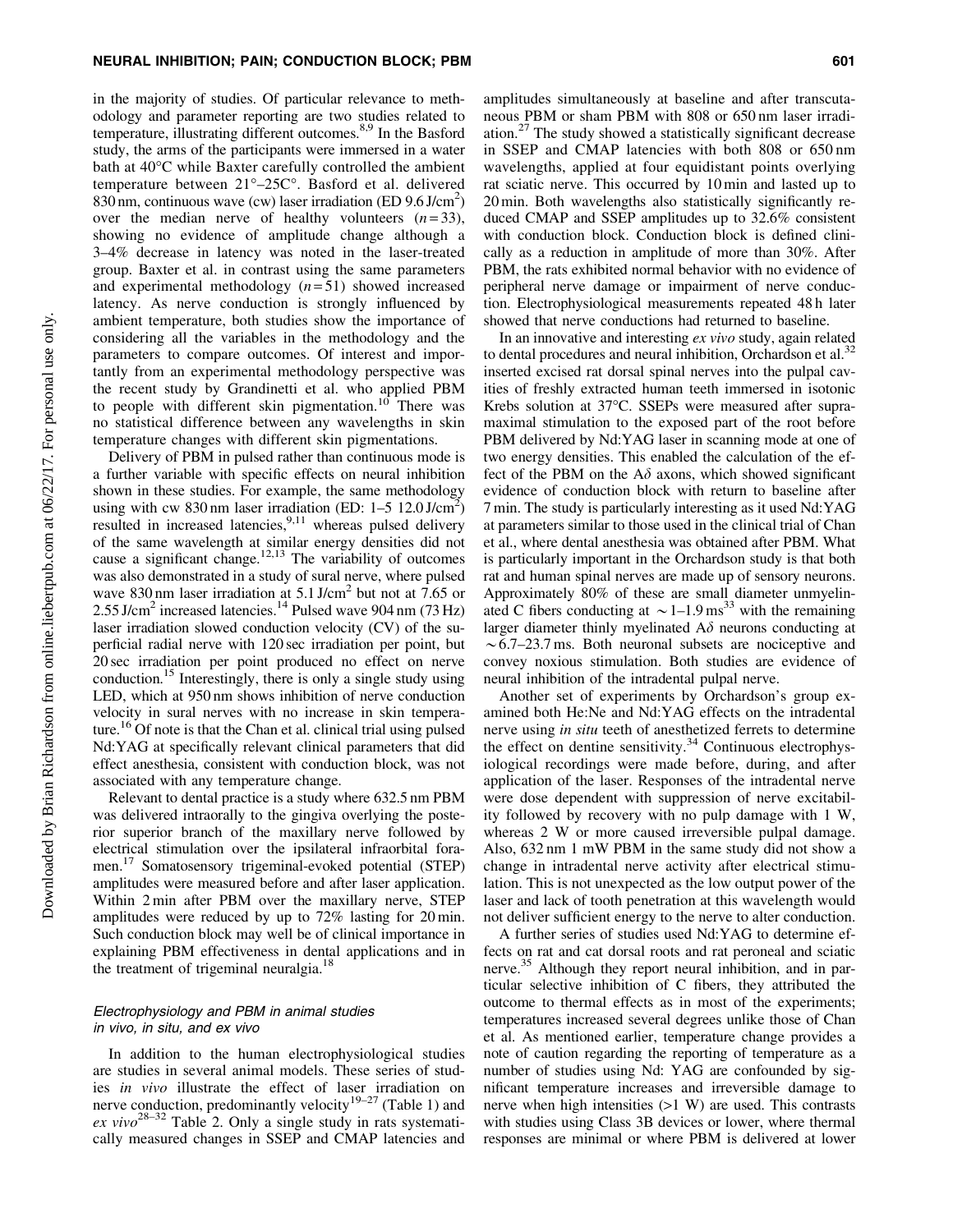| TABLE 1. ANIMAL STUDIES (IN VIVO) OF LASER IRRADIATION ON CONDUCTION VELOCITY, ELECTRICALLY |
|---------------------------------------------------------------------------------------------|
| EVOKED COMPOUND ACTION POTENTIALS, AND SOMATOSENSORY-EVOKED POTENTIALS                      |

| Rochkind<br>$et$ al. <sup>19</sup> | <i>Rat sciatic</i> $n=4$<br>transcutaneous | 632.8, cw 16 mW<br>4 mm diameter                                                                             | Cumulative<br>exposure: 30 min                                                    | NR                                                                                                                                                                                                                         | Phase $1: <3 J: no$<br>change. Phase $2: >3 J$<br>$\langle$ 8 J increased. Phase<br>$3: >8J$ decreased                                                                                                                                                                                                                                                   |
|------------------------------------|--------------------------------------------|--------------------------------------------------------------------------------------------------------------|-----------------------------------------------------------------------------------|----------------------------------------------------------------------------------------------------------------------------------------------------------------------------------------------------------------------------|----------------------------------------------------------------------------------------------------------------------------------------------------------------------------------------------------------------------------------------------------------------------------------------------------------------------------------------------------------|
| Nissan<br>et al. $^{20}$           | Rat sciatic $n=4$<br>transcutanous         | 632.8, cw 16 mW<br>4 mm diameter                                                                             | Cumulative<br>exposure;<br>$30 \,\mathrm{min}$                                    | <b>NR</b>                                                                                                                                                                                                                  | Phase1: increased after<br>$6 \text{ min } (\leq 3 \text{ J})$ . Phase 2:<br>high/stable for 7 min;<br>$(>3.5-7.5 J J)$ . Phase<br>3: decreased next<br>$7 \text{ min } (8-15 \text{ J})$                                                                                                                                                                |
| Rochkind<br>et al. $^{21}$         | Rat sciatic $n=13$<br>transcut             | 632.8, cw 16 mW<br>4 mm diameter,<br>$TE = 5JED$<br>$\sim$ 10 J/cm <sup>2</sup>                              | Cumulative<br>exposure;<br>$30 \,\mathrm{min}$                                    | <b>NR</b>                                                                                                                                                                                                                  | increased by 43%<br>20 min after LI                                                                                                                                                                                                                                                                                                                      |
| Kao et al. <sup>22</sup>           | Dog sciatic<br>exposed                     | 632.8 P & cw 100-<br>1000 Hz exp 1: 1<br>mW exp 2: 4<br>mW beam<br>diameter:<br>1.47 mm Ga IR<br>exp 3: 8 mW | $10 \,\mathrm{min}$                                                               | 632.8 exp 1: no<br>change, exp 2: no<br>change, IR laser<br>exp 3: no change                                                                                                                                               | <b>Cortical SSEP</b><br>measured at scalp,<br>exp 1: no change, exp<br>2: no change, $exp\ 3$ :<br>decreased<br>(reversible)                                                                                                                                                                                                                             |
| Kono<br>et al. $^{23}$             | Cat sural $n=3$<br>exposed                 | $632.8$ , cw power<br>$NR_1$ mW,<br>$100\,\mathrm{Hz}$<br>fiberoptic<br>delivery 20-<br>25 mm above<br>nerve | In popliteal fossa: NR<br>evoked dorsal<br>horn responses;<br>$10 \,\mathrm{min}$ |                                                                                                                                                                                                                            | Decreased by an<br>average of 25.6%<br>p < 0.01                                                                                                                                                                                                                                                                                                          |
| Tsuchiya<br>et al. $24$            | Rat saphenous<br>$n = 25$ exposed          | 830, cw 40 mW<br>PD 1 $W/cm2$<br>$0.5 - 1.5$ mm<br>from nerve spot<br>size:2 mm                              | Response<br>measured in L5<br>dorsal roots 30,<br>60, 180 sec                     | Exp $1$ (30 sec): no<br>change $(fast n)$<br>exp 2 (60 sec):<br>decrease (slow n)                                                                                                                                          | Exp $1$ (30 sec): no<br>change, exp 2<br>(60 sec): decreased<br>$p < 0.01$ , exp 3<br>$(180 \text{ sec})$ : decreased<br>12–67% $p < 0.01$<br>effects lasted up to 4 h                                                                                                                                                                                   |
| Kasai<br>et al. $^{25}$            | Rabbit sural n<br>$n=7$ exposed            | 632.8, power 1<br>$mW$ 100 Hz<br>fiberoptic<br>delivery 20-<br>25 mm above<br>nerve                          | In popliteal fossa; $A\delta$ fiber CV<br>$10 \,\mathrm{min}$                     | decreased by 9-<br>19%; persisted<br>20 min $p < 0.05$                                                                                                                                                                     | <b>NR</b>                                                                                                                                                                                                                                                                                                                                                |
| Sunakawa <sup>26</sup>             | $(n=24)$                                   | Cats-canine tooth 1064 nm 2000 mW<br>20pps pulse<br>width $150 \mu s$<br>$0.1$ J/pulse                       | Single nerve fiber NR<br>60 sec scanning<br>mode repeated<br>$\times$ 3           |                                                                                                                                                                                                                            | Reduced CAPs<br>$(p<0.05)$ A $\delta$ and C<br>fiber decreased<br>responsiveness.<br>Some pulpal damage                                                                                                                                                                                                                                                  |
| Yan et al. <sup>27</sup>           | Rat sciatic $(n=6)$<br>transcutaneous      | Exp 1: 808 nm<br>$@450$ mW, exp<br>2: $650 \text{ nm}$ @ 35<br>mW                                            | $30 \text{ sec}$ to 4 spots<br>in contact<br>overlying<br>nerve                   | Exp 1: 808 SSEP<br>latencies reduced<br>@ 10 and 20 min<br>$(p<0.001)$ 808<br><b>CMAP</b> latencies<br>not significant,<br>exp 2: 650 SSEP<br>latencies reduced<br>at 20 min<br>$(p<0.001)$ 650<br>CMAP not<br>significant | $Exp1: 808$ SSEP<br>amplitudes reduced<br>@ 10 and 20 min<br>$(p < 0.001)$ 808<br><b>CMAP</b> amplitudes<br>reduced $@10$ and<br>20 min ( $p < 0.001$ ,<br>$p < 0.005$ ), exp 2: 650<br>SSEP amplitudes<br>reduced @ 20 min<br>$(p < 0.05)$ 650<br><b>CMAP</b> amplitudes<br>reduced $@10$ and<br>$20 \text{ min}$ and $24 \text{ h}$<br>reversed at 48h |

k, wavelength; CAP, compound action potential; CMAP, compound muscle action potential; CV, conduction velocity; cw, continuous wave; ED, energy density; ES, electrical stimulation; J, joules; mW, milliwatts; nm, nanometer; NR, not reported; P, pulsed; PD, power density; SSEP, somatosensory-evoked potential.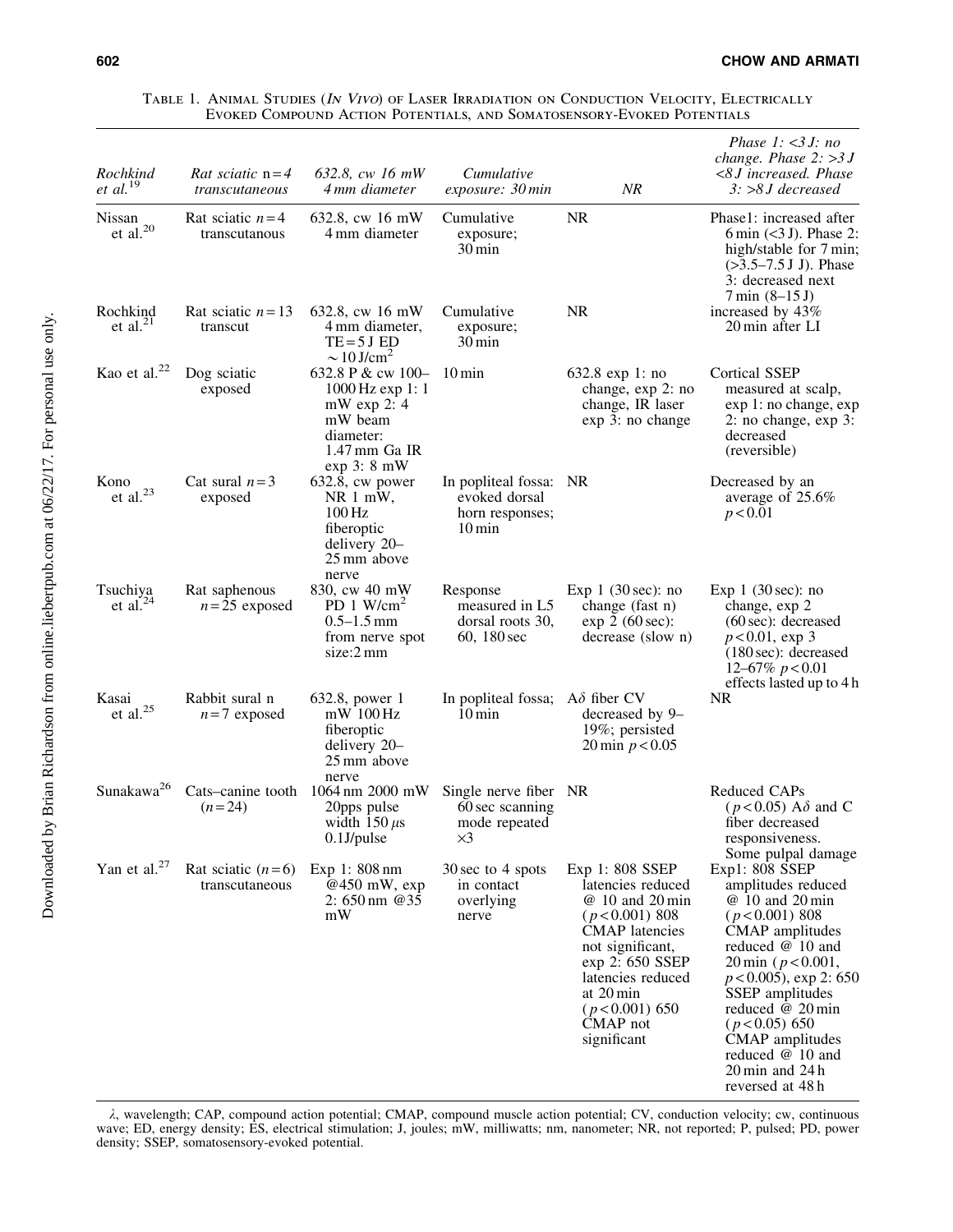|  | TABLE 2. ANIMAL STUDIES ( <i>Ex VIVO</i> ) OF LASER IRRADIATION ON CONDUCTION VELOCITY, ELECTRICALLY |  |  |
|--|------------------------------------------------------------------------------------------------------|--|--|
|  | EVOKED COMPOUND ACTION POTENTIALS, AND SOMATOSENSORY-EVOKED POTENTIALS                               |  |  |

| <b>Study</b>                                | Animal & nerve<br>irradiated                                           | $\lambda$ (nm), beam mode,<br>power                                                                                                                                                                                                                                                                                                    | Site treated &<br>duration of LI                                                                                                             | Latency                                                                                                                      | Electrically<br>evoked CAP or<br><b>SSEP</b> or <b>EMG</b>                                                                                                             |
|---------------------------------------------|------------------------------------------------------------------------|----------------------------------------------------------------------------------------------------------------------------------------------------------------------------------------------------------------------------------------------------------------------------------------------------------------------------------------|----------------------------------------------------------------------------------------------------------------------------------------------|------------------------------------------------------------------------------------------------------------------------------|------------------------------------------------------------------------------------------------------------------------------------------------------------------------|
| Arber et al. <sup>28</sup>                  | Rat sciatic<br><i>(isolated)</i><br>segment)                           | 633, (?cw & power<br>$NR)$ ED: $0.1-1$ J/<br>$\text{cm}^2$ PD: 0.6–10<br>W/cm <sup>2</sup>                                                                                                                                                                                                                                             | Exp 110 sec, exp 2<br>$1 \text{ min}$ , $\exp 3$<br>$5 \text{ min}$ , exp 4<br>$10 \text{ min}$ , exp $5$<br>20 min                          | Exps $1-5$ no<br>change                                                                                                      | <b>NR</b>                                                                                                                                                              |
| Jarvis et al. <sup>29</sup>                 | Rabbit $n=20$<br>corneal<br>nociceptors in<br>excised cornea           | 632.5, cw 4 mW<br>beam diameter<br>$4 \,\mathrm{mm}$ 0–1800 sec                                                                                                                                                                                                                                                                        | (i) Spontaneous<br>spike activity<br>$A\delta \& C$ fibers:<br>(ii) electrically<br>evoked single<br>fiber discharges;<br>$5 \,\mathrm{min}$ | No change after<br>$120 \,\mathrm{min}$                                                                                      | No change after<br>$120 \,\mathrm{min}$                                                                                                                                |
| Shimoyama<br>et al. $30$                    | Rat superior<br>cervical<br>sympathetic<br>ganglia isolated<br>segment | 632.8, cw 5.5 mW<br>spot size $1.4 \text{ mm}$ ,<br>PD: $350$ mW/cm <sup>2</sup>                                                                                                                                                                                                                                                       | Intra &<br>extracellular<br>recordings $@3,$<br>5 or 10 min                                                                                  | Exp $1(3 \text{ min})$ : no<br>change, exp 2<br>$(5 \text{ min})$ : no<br>change, exp 3<br>$(10 \text{ min})$ : no<br>change | Exp $1(3 \text{ min})$ :<br>decreased<br>$p < 0.05$ , exp 2<br>$(5 \text{ min})$ :<br>decreased<br>$p < 0.01$ , exp 3<br>$(10 \text{ min})$ :<br>decreased<br>p < 0.05 |
| Orchardson<br>and<br>Whitters <sup>31</sup> | Rat spinal nerve<br>$(n=36)$ Isolated<br>nerve segment                 | 1064 nm exp 1: 0.3<br>W(30 mJ, 10 pps),<br>exp 2: 0.6 W<br>(60 mJ, 10 pps),<br>exp 3: 0.75 W<br>$(37 \,\mathrm{mJ}, 20 \,\mathrm{pps})$ ,<br>exp 4: 1.0 W<br>$(50 \,\mathrm{mJ}, 20 \,\mathrm{pps})$ ,<br>exp 5: 2.0<br>$W(100 \,\mathrm{mJ}, 20)$<br>pps), exp 6: 3.0 W<br>$(150 \,\mathrm{mJ}, 20 \,\mathrm{pps})$<br>rpt $\times$ 3 | 60 sec directly to<br>nerve                                                                                                                  | Increased<br>conduction<br>velocity<br>initially<br>followed by a<br>decrease                                                | Exps 1 and $2 \text{ min}$<br>effect                                                                                                                                   |
| Orchardson<br>et al. $32$                   | Rat spinal nerve                                                       | 1064 nm av. power<br>$\sim$ 0.3–3.0 W 30–<br>150 mJ pulse<br>energy; pulse<br>width $150 \mu s$ exp<br>1 (60 sec $\omega$ 0.3<br>W), exp 2 (60 sec<br>2 W)                                                                                                                                                                             | Isolated segment<br>inside human<br>tooth 60 sec<br>scanning mode                                                                            | <b>NR</b>                                                                                                                    | Exp 1 (60 sec $@$<br>0.3 W) reduced<br>$\sim$ 5%, exp 2:<br>$\exp 2(60 \sec 2)$<br>W) reduced<br>95% recovery<br>90% (with<br>power less than<br>1.5 W                 |

powers (<500 mW) and showed that the electrophysiological effects were reversible.

#### PBM inhibits electrophysiological response to noxious stimulation

Neural inhibition/conduction block as reported in animal and human studies is indicative of the potential for PBM's pain-relieving effects. Several studies provide evidence of direct inhibition of neural activity in response to a variety of noxious and proinflammatory stimuli (Table 3). Specifically these include heat<sup>36</sup>; chemical: formalin Shimoyama et al.<sup>54</sup>; turpentine,  $37,38$  bradykinin $39$ ; mechanical,  $25,34$  and electrical stimulation.<sup>29,40</sup> An example of these studies is that of Tsuchiya et al., where 830 nm laser to saphenous nerve significantly decreased SSEPs after noxious pinch, cold, and heat.<sup>24,37</sup> This was selectively nociceptive, as non-nociceptive brush stimulation transduced by  $A\beta$  fibers that mediate light touch was not suppressed.

Tsuchiya et al. also demonstrated a specific antiinflammatory effect as 830 nm laser applied to rat paw after the injection of the proinflammatory formalin or turpentine blocked the consequent nerve activity generated by the stimulus. Moreover, rats treated at birth with capsaicin that destroys C nociceptors did not respond to either turpentine injection or PBM, again demonstrating subtype selectivity. In another study using noxious heat to stimulate isolated nociceptors of rat tongue, 830 nm laser decreased the lingual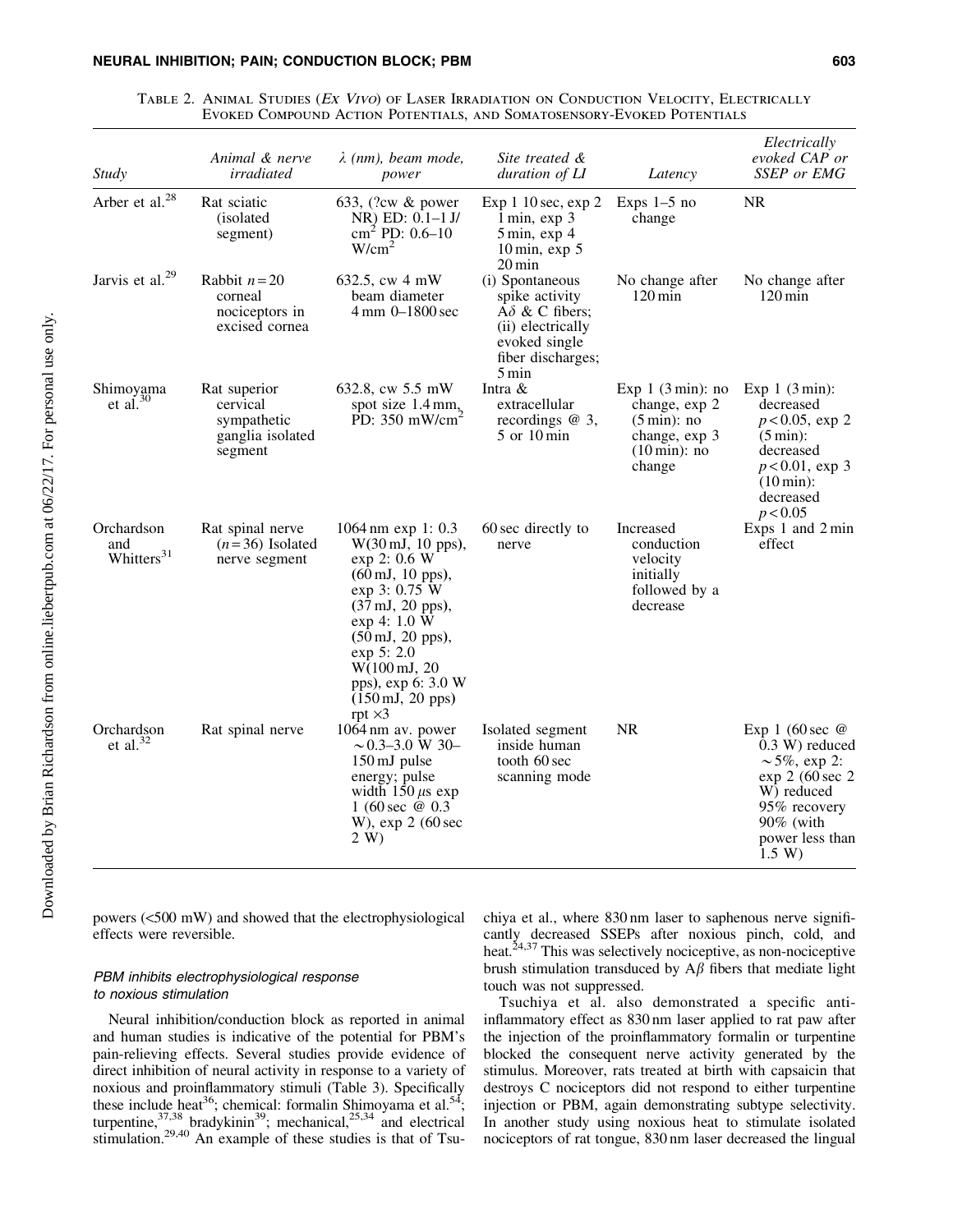| Study                               | Animal & nerve                                                             | Noxious stimulus                                                                                     | Site of<br>measurement                                                                                                               | $\lambda$ (nm), beam<br>mode, power, LI<br>duration                                                            | CAP/SSEP<br>response                                                                                                                                                                                                                                                               |
|-------------------------------------|----------------------------------------------------------------------------|------------------------------------------------------------------------------------------------------|--------------------------------------------------------------------------------------------------------------------------------------|----------------------------------------------------------------------------------------------------------------|------------------------------------------------------------------------------------------------------------------------------------------------------------------------------------------------------------------------------------------------------------------------------------|
| Mezawa<br>et al. $36$               | Cat lingual n $n = 11$                                                     | Noxious heat<br>30 sec to tongue,<br>exp 1: 1 min,<br>exp 2: 3 min,<br>exp 3: 5 min,<br>exp 4:10 min | Single fiber<br>discharge in<br>nociceptors in<br>tongue                                                                             | 904, P 2 W<br>3040 Hz; pulse<br>width 200 ns                                                                   | Exp 1: minimal<br>change, exp 2:<br>inhibition, exp<br>3: inhibition,<br>exp 4: inhibition                                                                                                                                                                                         |
| Jarvis et al. <sup>29</sup>         | Rabbit corneal<br>nociceptors<br>$n=20$                                    | Mechanical,<br>chemical heat                                                                         | Single fiber<br>discharge in<br>excised cornea<br>$A\delta$ fibers &<br>mechano-<br>receptors                                        | 632.5, power 5<br>$mW$ ; 5 min<br>pulse width 0-<br>$1800$ sec $4$ mm<br>diameter                              | No change after<br>$120 \,\mathrm{min}$                                                                                                                                                                                                                                            |
| Shimoyama<br>$et$ al. <sup>54</sup> | Rat dorsal horn<br>neurons $n = 14$                                        | Subcutaneous<br>injection of<br>formalin to skin<br>of hind paw<br>(peroneal nerve)                  | Extra cellularly<br>recorded single<br>fiber discharge<br>in neurons of the<br>associated<br>lumbosacral<br>spinal cord,<br>recorded | 632.8, cw 8.5 mW<br>30 min<br>transcutaneous<br>LI                                                             | Inhibition                                                                                                                                                                                                                                                                         |
| Wakabayashi<br>et al. $43$          | Rat mandibular<br>branch of<br>trigeminal n<br>$n=12$                      | Electrical<br>stimulation of<br>tooth pulp of<br>incisor                                             | Ipsilateral<br>trigeminal<br>nucleus caudal<br>neurons,<br>recorded<br>extracellulary                                                | 830, cw 350 mW<br>$2 \text{ min } LI$ , to<br>lower incisor<br>10 mm above<br>surface beam<br>diameter: 3 mm   | Inhibition of C<br>fiber EP spike<br>activity; no<br>change in $A\delta$<br>fiber (persisted<br>for 15 min after<br>LI) $p < 0.005$                                                                                                                                                |
| Kasai et al. <sup>25</sup>          | Rabbit sural $n = 7$ Pinch to hind paw                                     |                                                                                                      | Exposed sural<br>nerve proximal<br>to LI                                                                                             | 632.8, power 1<br>mW nerve<br>$100\,\mathrm{Hz}$                                                               | Inhibition of<br>evoked &<br>spontaneous<br>neural discharge<br>p < 0.01                                                                                                                                                                                                           |
| Sato et al. <sup>38</sup>           | Rat saphenous n                                                            | Turpentine<br>injection to paw                                                                       | L4 nerve root                                                                                                                        | 830, cw 40 mW LI<br>to exposed nerve<br>or skin<br>overlying nerve                                             | Exp 1: 30 sec no<br>change, exp 2:<br>60 sec no<br>change, exp 3:<br>$180$ sec<br>inhibition slow<br>component,<br>$p < 0.05$ ; no<br>change in $A\beta$<br>fibers inhibition                                                                                                      |
| <b>T</b> suchiya<br>et al. $37$     | Rat saphenous n<br>$n = 12 n = 7$<br>(Rx <sup>3</sup> d with<br>capsaicin) | Pinch heat cold<br>turpentine<br>injection to paw                                                    | Neuronal<br>discharge in<br>ipsilateral dorsal<br>horn                                                                               | 830, cw 40 mW LI<br>to exposed<br>saphenous nerve<br>$PD: 1$ W/cm <sup>2</sup><br>3 min beam<br>diameter: 2 mm | Decreased<br>discharge of<br>nociceptors (by<br>$\sim$ 30%) Exp 1:<br>pinch; $p < 0.01$ .<br>Exp 2: heat;<br>$p < 0.01$ . Exp 3:<br>cold; $p < 0.01$ .<br>Exp 4: inj<br>turpentine<br>$p < 0.01$ . Exp 5:<br>brush; no<br>change. Exp 6.<br>In capsaicin<br>Rx'd rats-no<br>change |

Table 3. Animal Studies of Effects of Laser Irradiation on Noxiously Evoked Stimuli

Downloaded by Brian Richardson from online.liebertpub.com at 06/22/17. For personal use only. Downloaded by Brian Richardson from online.liebertpub.com at 06/22/17. For personal use only.

(*continued*)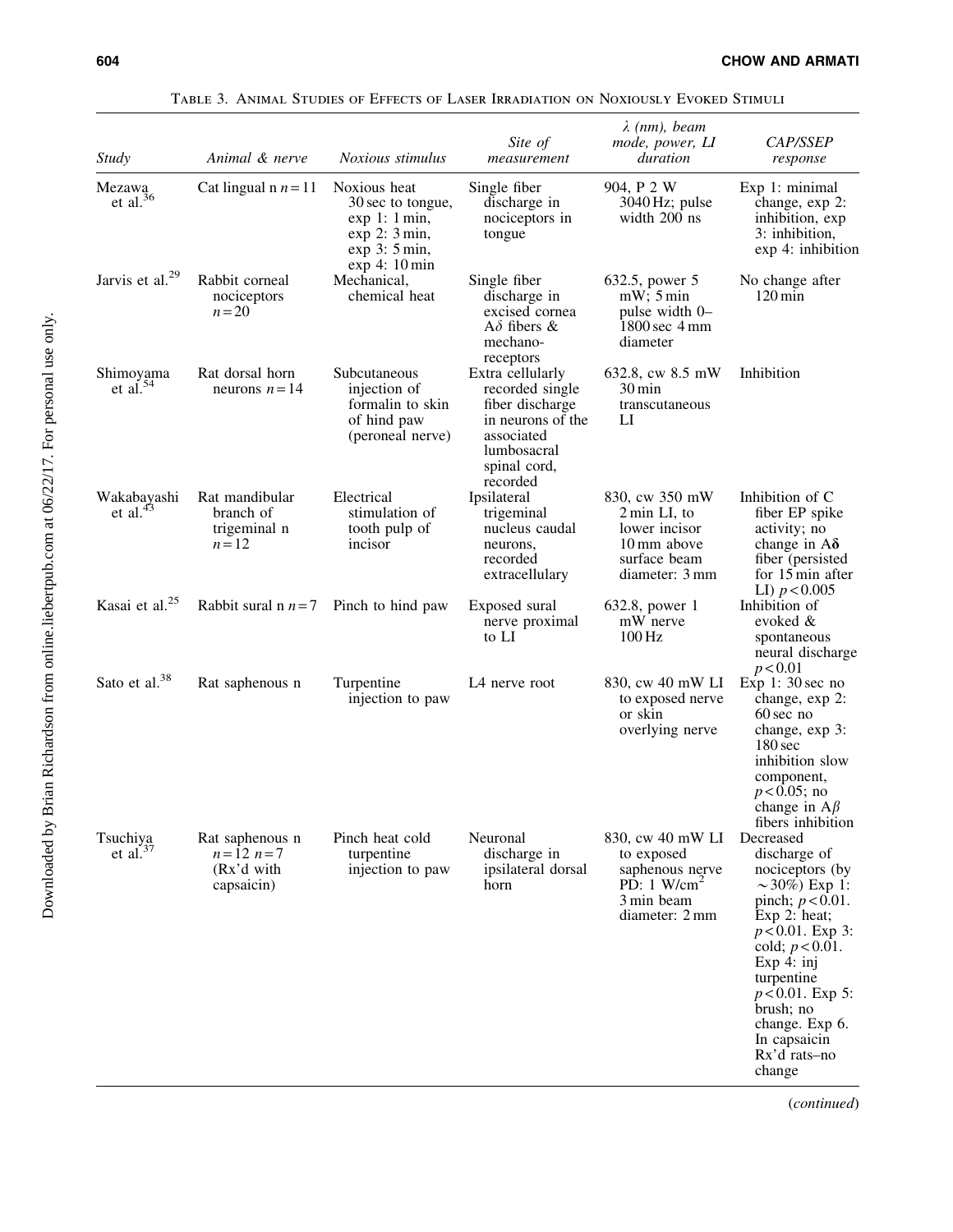| <b>Study</b>               | Animal & nerve                       | Noxious stimulus                                                   | Site of<br>measurement         | $\lambda$ (nm), beam<br>mode, power, LI<br>duration                                                                                                                                           | <b>CAP/SSEP</b><br>response                                                                                                                                                                                                                                                                            |
|----------------------------|--------------------------------------|--------------------------------------------------------------------|--------------------------------|-----------------------------------------------------------------------------------------------------------------------------------------------------------------------------------------------|--------------------------------------------------------------------------------------------------------------------------------------------------------------------------------------------------------------------------------------------------------------------------------------------------------|
| Jimbo et al. <sup>39</sup> | Mice DRG<br>neurons                  | Bradykinin-topical<br>application to<br>axon                       | Cell body of<br>neuron         | 830, cw 16.2 mW<br>ED: $1J/cm2$<br>1 min LI to<br>cultured DRG to<br>cell process<br>before BK<br>application area<br>irradiation:<br>$75 \mu m$                                              | Inhibition 2 min<br>after LI                                                                                                                                                                                                                                                                           |
| Orchardson<br>et al. $34$  | Ferret intradental<br>$(in \, vivo)$ | Mechanical<br>stimulation to<br>exposed dentine<br>in canine teeth | Intradental nerve<br>responses | (i) $632.8 \sim 1$ mW<br>60 sec (aiming<br>beam)—power<br>unreported (ii)<br>$1064 \text{ nm}$ 300-<br>3000 mW<br>$0.006 - 0.150$ J<br>$10-30$ pps<br>$150 \,\mu s$ pulses<br>scanning-30 sec | No inhibition with<br>632.8 Nd: YAG:<br>exp 1:300 mW-<br>no effect, exp 2:<br>600 mW, exp 3:<br>$2000 \text{ mW}$ for<br>30 sec reduced<br>APs ( $p=0.02$ ),<br>exp 4: 3000 mW<br>reduced APs<br>$(p=0.01)$<br>repeated laser<br>caused further<br>attenuation with<br>occasional<br>activation of APs |

TABLE 3. (CONTINUED)

APs, action potentials; DRG, dorsal root ganglion; EPs, evoked potentials; W, watts.

nerve firing rate as assessed by single-fiber recordings, again demonstrating the nociceptor-specific effect.<sup>36</sup>

### Neurophysiological and morphological responses to PBM—ex vivo and cell culture experiments

In addition to electrophysiological studies, neurophysiological studies employing *ex vivo*, cell, and tissue culture experiments of peripheral sensory axonal responses to PBM are important additions to the armament required to define cellular responses both morphological and neurophysiological, resulting in neural inhibition.

Cell culture employs primary cells directly dissected from human or animal fetal tissue or more generally rodents such as rats and mice. Some primary neural cells and cell lines relevant for neural studies are now commercially available, although cell lines are genetically transformed. With respect to neuronal tissue cell lines, except for PC2 cell lines, they do not provide the unique organization of neurons with their specialized cell bodies and the lengthy axons (up to 1 M) of peripheral nerve nor the axons and dendritic branching of the central and autonomic neurons. Another proviso in assessing data from cell cultures is that there is no circulating blood supply or systemic delivery of molecules nor gas exchange, so that the combination of data from animal studies that can be benchmarked against the culture studies is ideally done in tandem. This is particularly relevant when considering the production of molecules released from nerves after injury or surgery, such as tumor necrosis factor

(TNF), nerve growth factor (NGF), and bradykinin, which are both painful and proinflammatory.

A novel study by Jimbo et al.<sup>39</sup> demonstrates the importance of considering the complexity and interactions between the cell body and axon *in vivo*. They employed cultured murine dorsal root ganglion (DRG) neurons with cell diameters and responsiveness to the proinflammatory and stimulating molecule bradykinin, indicating that they were C and  $A\delta$  nociceptors. The culture system used was developed by Noda et  $al.,<sup>41</sup>$  where the neuronal cell bodies were maintained in a central chamber with their axons growing through a separation barrier to the outer chamber. This separated the medium in each chamber. Bradykinin added to the axons of outer chamber evoked action potentials of the cell body of the inner chamber, measured by patch clamping. When this was followed by 830 nm PBM (16.2 mW) to the distal axonal region, the evoked action potential was inhibited. This distal delivery corresponds with the clinical delivery of PBM in the periphery over sites of inflammation and pain suppressing transmission of action potentials to the dorsal horn of the spinal cord. *In vivo* when tissue injury and inflammation occur, neurons become directly sensitized by the release of inflammatory chemicals such as bradykinin and histamine released locally by cellular disruption and degranulation of mast cells. Nociceptors become activated and pain is experienced.<sup>42</sup> This response is known as peripheral sensitization, the reduction of which, by laser or LED, would have significant effects in reducing nociceptive action potentials and neurogenic inflammation.<sup>43</sup> Also cultured primary DRG neurons–human, rat, or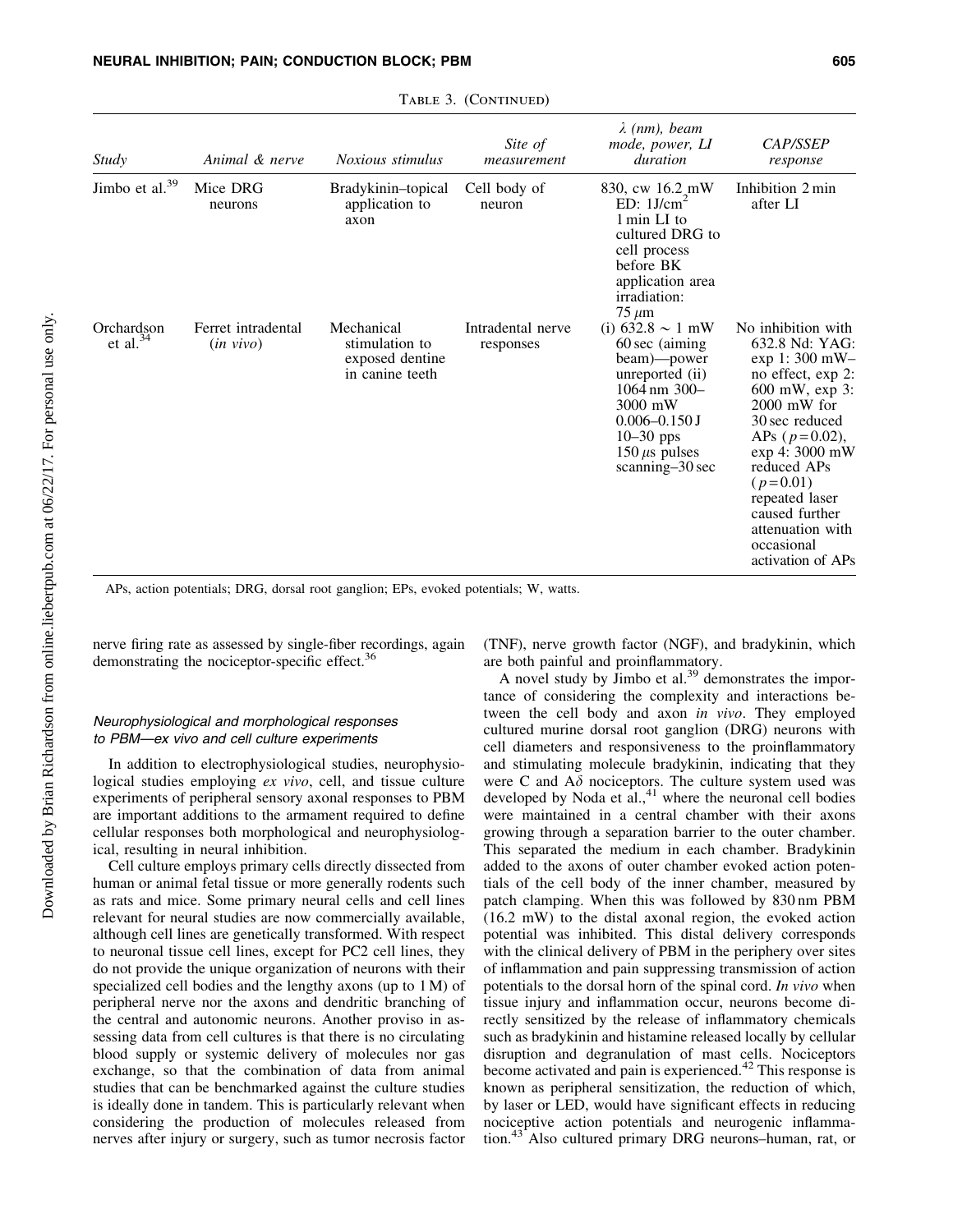murine–are rarely purely neuronal even when obtained commercially. They contain Schwann cells and peripheral nervous system (PNS) fibroblasts, which are generally overlooked in understanding the interactions between neurons and other cell types. For example, bradykinin *in vivo* also stimulates Schwann cells, which ensheath all peripheral nerve axons, to release excitatory amino acids. Thus the mechanism of PBM-induced neural inhibition *in vivo* may well include the effects on molecular exchanges between the neuroglial Schwann cells and the axonal lengths they ensheath.<sup>44</sup>

In cell culture studies using rat DRG.<sup>45,46</sup> 830, 808, and 650 nm PBM irradiation resulted in reversible neurophysiological changes of significantly decreased mitochondrial membrane potential (MMP) and inhibition of fast axonal flow (FAF). Morphological changes included clustered mitochondria in regions of disrupted microtubule  $\beta$ -tubulin seen morphologically as axonal varicosities—clear indicators of impaired or delayed neural conduction. Varicosities have also been demonstrated in a murine DRG study by Chen et al. using the same wavelength. $47$  This disruption would have immediate implications for the transport of ATP-bearing mitochondria from the nerve cell body along the axon where they rely on the fast anterograde transport by the kinesin 1 family motor protein KIF5.<sup>48</sup> In humans, axons may be more than 1 M long. With these fundamental alterations, both morphological and physiological, action potentials could not be generated. This scenario fits the human, animal *ex vivo*, and cell culture electrophysiological data already discussed, which demonstrate that PBM results in conduction block/ neural inhibition.

An interesting possibility would be clinical studies of PBM using the refined technique of axonal excitability studies and threshold tracking. $49,50$  This technique could be applied to people with painful conditions to define whether the alteration of function and organization of neural channels such as Na<sup>+</sup> of the PNS could also underlie neural inhibition after PBM. This *in vivo* study would be important as it is well established that the perturbation of the axon– Schwann cell relationship alters both the complex architecture of the axon–Schwann cell internode and node and the distribution and abundance of  $K^+$  and  $Na^+$  channels in peripheral neuropathies.<sup>51</sup> This technique of axonal excitation could also lead to channel-based clinical trials.

#### CNS-relevant studies

Like the PNS, the CNS is made up of neurons with neuroglia–oligodendrocytes, astrocytes, and microglia of hemopoietic origin. Although there are studies on effects of PBM on CNS neurons showing formation of varicosities $52$ as in the PNS neurons as well as neurophysiological changes,<sup>53</sup> they are not directly relevant to analgesia. However, there are reports of PBM indirectly inducing CNS neural suppression at the spinal cord level that are relevant to analgesia.

A study by Kono et al. $^{23}$  recorded dorsal horn potentials (DCPs) evoked by electrical nerve stimulation to a distal portion of exposed sural nerve in anesthetized decerebrate cats. After low-power 632.8 nm, 1 mW PBM irradiation over the sural nerve, proximal to the electrical stimulation, the evoked DCPs were significantly suppressed  $(25.6\% \pm$ 2.5%) by PBM. Similarly, 632.8 nm PBM at 8.5 mW also suppressed single dorsal horn neuron action potentials when applied for 30 min before formalin injection into the skin of raw paw in the receptive field of the spinal cord level of rats.<sup>54</sup> These studies lend weight to the concept that anesthetic effects of PBM downregulate ascending signals from nociceptors to the spinal cord and thence to second-order neurons from the dorsal horn to the higher centers.

#### Mechanisms of PBM-induced conduction block/neural inhibition

Studies of individual PNS neurons, DRG cultures, and electrophysiology in whole animals indicate that PBM causes significant but reversible changes in neuronal physiology and morphology. The mechanism by which PBM achieves this effect for pain relief and in anesthesia has been



FIG. 2. Pain-modulatory pathways. This diagram depicts ascending (*left*) and descending (*right*) pain pathways that terminate within cortical and subcortical structures and are the basis for pain-modulatory pathways, including the amygdala, hypothalamic nuclei or hypothalamus, thalamus, midbrain PAG, and the RVM. Arrows indicate that PBM can modulate nociceptive signaling in peripheral nerves and modulate central pain pathways.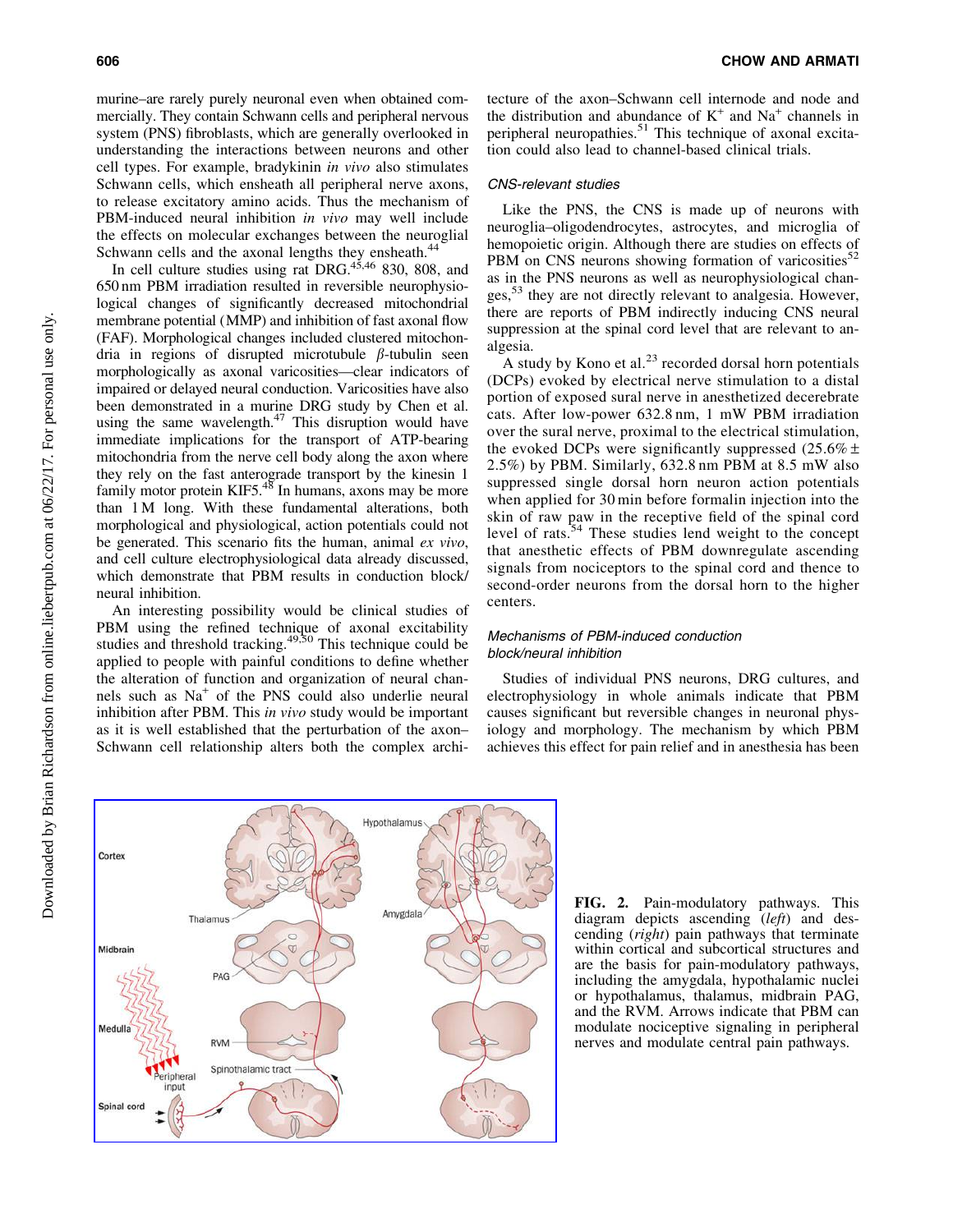#### NEURAL INHIBITION; PAIN; CONDUCTION BLOCK; PBM 607

somewhat unraveled by experiments on individual neurons as shown by Chow et al. $46$  In these studies, cultures of dissociated DRG neurons were exposed to PBM and examined by real-time confocal microscopy and demonstrated morphological changes including significantly decreased MMPs, indicating decreased ATP level, disruption of axonal microtubule  $\beta$ -tubulin polymerization, and significant reduction of FAF consistent with conduction block reported in the electrophysiological studies. The confocal studies also showed significant decrease of movement and clustering of the mitochondrial along the axonal microtubules. All of these changes indicate that neuronal cell body renewal of high 100:1 ratio of ATP to ADP-bearing mitochondria<sup>55</sup> that drives neuronal function and is reliant on FAF will be compromised by PBM. Experiments by Jimbo et al. showed that the stimulatory effect of bradykinin on  $A\delta$  and C nociceptors could be inhibited by PBM, leading to decreased neuronal resting potential. This adds to the hypothesis of neural inhibition after PBM. The decrease in membrane potential will prevent an action potential arising in the distal axonal region being transmitted to the synapse with the firstorder neurons of the spinal cord and so prevent synaptic neurotransmission at the spinal cord level. It is, therefore, not unexpected that the generation of an action potential will be inhibited as shown in the electrophysiological studies. Importantly, these neuronal changes both morphological and physiological are reversible after PBM.

The neurons responding to PBM include not only the peripheral nociceptors but also their equivalent postganglionic sympathetic neurons.<sup>30</sup> Action potentials from the periphery are transduced across the synapses with the second-order dorsal horn neurons, where the majority of axons cross contralaterally and run in the ascending spinothalamic tracts to synapse with the third-order neurons of the thalamus. These, in turn, synapse with the somatosensory regions of the cerebral cortex and translate into the experience of pain. Neural inhibition would, therefore, prevent synaptic transmission from the skin to the brain.<sup>56</sup> This leads ultimately to suppression of central sensitization<sup>43</sup> and is associated with long-term pain reduction. These pathways emphasize the interconnectivity of the peripheral and central nervous systems (Fig. 2).

# **Summary**

The complex phenomenon of pain is an increasing challenge in medicine. The importance of the search for nondrug modalities to relieve pain has been recognized in the International Association for the Study of Pain's Declaration of Montreal  $2010$ .<sup>57</sup> PBM is such a modality. In this review, we have outlined the multiple studies showing that PBM modulates signaling in the PNS, which translates centrally as pain modulation. The combination of the clinical trial data and the experimental data provides a scientific basis for the understanding of one of the mechanisms of PBM in the treatment of pain, which should lead to better acceptance of PBM as a clinical treatment and its acceptance into mainstream medicine.

#### Author Disclosure Statement

No competing financial interests exist.

#### **References**

- 1. Chow RT, Johnson MI, Lopes-Martins RA, Bjordal JM. Efficacy of low-level laser therapy in the management of neck pain: a systematic review and meta-analysis of randomised placebo or active-treatment controlled trials. [Lancet](http://online.liebertpub.com/action/showLinks?doi=10.1089%2Fpho.2015.4048&pmid=19913903&crossref=10.1016%2FS0140-6736%2809%2961522-1&citationId=p_102) 2009;374:1897–1908.
- 2. Chan A, Armati P, Moorthy AP. Pulsed Nd: YAG laser induces pulpal analgesia: a randomized clinical trial. [J Dent](http://online.liebertpub.com/action/showLinks?doi=10.1089%2Fpho.2015.4048&pmid=22699673&crossref=10.1177%2F0022034512447947&citationId=p_103) [Res](http://online.liebertpub.com/action/showLinks?doi=10.1089%2Fpho.2015.4048&pmid=22699673&crossref=10.1177%2F0022034512447947&citationId=p_103) 2012;91:79S–84S.
- 3. Chan A, Punnia-Moorthy A, Armati P. Low-power pulsed Nd:YAG laser irradiation for pre-emptive anaesthesia: a morphological and histological study. [Laser Ther](http://online.liebertpub.com/action/showLinks?doi=10.1089%2Fpho.2015.4048&pmid=25705081&crossref=10.5978%2Fislsm.14-OR-19&citationId=p_104) 2014;23: 255–262.
- 4. Arvanitaki A, Chalazonitis N. Excitatory and inhibitory processes initiated by light and infrared radiations in single identifiable nerve cells. (Giant Ganglion Cells of Aplysia). In: Nervous Inhibition. E Florey (ed.). Oxford: Pergamon Press, 1961, pp. 194–231.
- 5. Chow R, Armati P, Laakso EL, Bjordal JM, Baxter GD. Inhibitory effects of laser irradiation on peripheral mammalian nerves and relevance to analgesic effects: a systematic review. [Photomed Laser Surg](http://online.liebertpub.com/action/showLinks?doi=10.1089%2Fpho.2015.4048&system=10.1089%2Fpho.2010.2928&citationId=p_106) 2011;29:365– 381.
- 6. Hadian M, Moghagdam B. The effects of low power laser on electrophysiological parameters of sural nerve in normal subjects: a comparison between 670 and 780 nm wavelengths. Acta Med Iran 2003;41:138–142.
- 7. Snyder-Mackler L, Bork CE. Effect of helium-neon laser irradiation on peripheral sensory nerve latency. [Phys Ther](http://online.liebertpub.com/action/showLinks?doi=10.1089%2Fpho.2015.4048&pmid=3340661&citationId=p_108) 1988;68:223–225.
- 8. Basford J, Hallman H, Matsumoto J, Moyer S, Buss J, Baxter J. Effects of 830 nm continuous laser diode radiation on median nerve function in normal subjects. [Lasers Surg](http://online.liebertpub.com/action/showLinks?doi=10.1089%2Fpho.2015.4048&pmid=8295467&crossref=10.1002%2Flsm.1900130602&citationId=p_109) [Med](http://online.liebertpub.com/action/showLinks?doi=10.1089%2Fpho.2015.4048&pmid=8295467&crossref=10.1002%2Flsm.1900130602&citationId=p_109) 1993;13:597–604.
- 9. Baxter GC, Walsh DM, Allen JM, Lowe AS, Bell AJ. Effects of low intensity infrared laser irradiation upon conduction in the human median nerve in vivo. [Exp Physiol](http://online.liebertpub.com/action/showLinks?doi=10.1089%2Fpho.2015.4048&pmid=8003306&crossref=10.1113%2Fexpphysiol.1994.sp003755&citationId=p_110) 1994;79:227–234.
- 10. Grandinetti Vdos S, Miranda EF, Johnson DS, et al. The thermal impact of phototherapy with concurrent superpulsed lasers and red and infrared LEDs on human skin. [Lasers Med Sci](http://online.liebertpub.com/action/showLinks?doi=10.1089%2Fpho.2015.4048&pmid=25987340&crossref=10.1007%2Fs10103-015-1755-0&citationId=p_111) 2015;30:1575–1581.
- 11. Lowe A, Baxter G, Walsh D, Allen J. Effect of lowintensity laser irradiation (830 nm) upon skin temperature and antidromic conduction latencies in human median nerve: relevance of radiant exposure. [Laser Surg Med](http://online.liebertpub.com/action/showLinks?doi=10.1089%2Fpho.2015.4048&pmid=8127206&crossref=10.1002%2Flsm.1900140111&citationId=p_112) 1994; 14:40–46.
- 12. Walsh DM, Baxter GD, Allen JM. Lack of effect of pulsed low-intensity infrared (820 nm) laser irradiation on nerve conduction in the human superficial radial nerve. [Lasers](http://online.liebertpub.com/action/showLinks?doi=10.1089%2Fpho.2015.4048&pmid=10861704&crossref=10.1002%2F1096-9101%282000%2926%3A5%3C485%3A%3AAID-LSM8%3E3.0.CO%3B2-6&citationId=p_113) [Surg Med](http://online.liebertpub.com/action/showLinks?doi=10.1089%2Fpho.2015.4048&pmid=10861704&crossref=10.1002%2F1096-9101%282000%2926%3A5%3C485%3A%3AAID-LSM8%3E3.0.CO%3B2-6&citationId=p_113) 2000;26:485–490.
- 13. Lowe A, Baxter G, Walsh D, Allen J. The relevance of pulse repetition rate and radiant exposure to the neurophysiologic effects of low-intensity laser (820 nm/pulsed wave) irradiation upon skin temperature and andidromic conduction latencies in the human median nerve. [Laser](http://online.liebertpub.com/action/showLinks?doi=10.1089%2Fpho.2015.4048&crossref=10.1007%2FBF02133617&citationId=p_114) [Med Sci](http://online.liebertpub.com/action/showLinks?doi=10.1089%2Fpho.2015.4048&crossref=10.1007%2FBF02133617&citationId=p_114) 1995;10:253–259.
- 14. Cambier D, Blom K, Witvrouw E, Ollevier G, De Muynck M, Vanderstraeten G. The influence of low intensity infrared laser irradiation on conduction characteristics of peripheral nerve: a randomised, controlled, double blind study on the sural nerve. [Laser Med Sci](http://online.liebertpub.com/action/showLinks?doi=10.1089%2Fpho.2015.4048&crossref=10.1007%2FPL00011317&citationId=p_115) 2000;15: 195–200.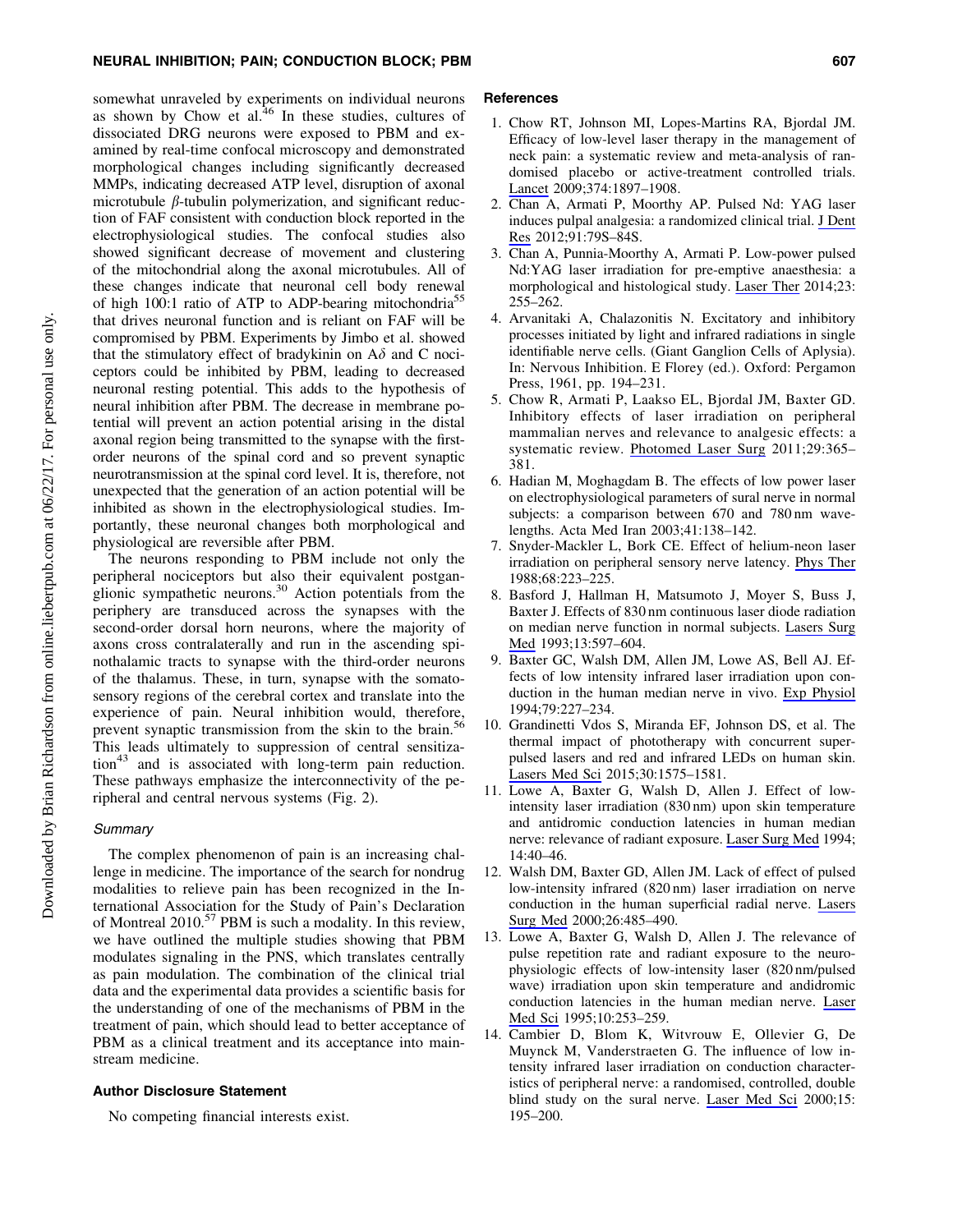- 15. Greathouse DG, Currier DP, Gilmore RL. Effects of clinical infrared laser on superficial radial nerve conduction. [Phys Ther](http://online.liebertpub.com/action/showLinks?doi=10.1089%2Fpho.2015.4048&pmid=4023064&citationId=p_116) 1985;65:1184–1187.
- 16. Vinck E, Coorevits P, Cagnie B, De Muynck M, Vanderstraeten G, Cambier D. Evidence of changes in sural nerve conduction mediated by light emitting diode irradiation. [Lasers Med Sci](http://online.liebertpub.com/action/showLinks?doi=10.1089%2Fpho.2015.4048&pmid=15895289&crossref=10.1007%2Fs10103-005-0333-2&citationId=p_117) 2005;20:35–40.
- 17. Nelson A, Friedman M. Somatosensory trigeminal evoked potential amplitudes following low-level laser and sham irradiation over time. [Laser Ther](http://online.liebertpub.com/action/showLinks?doi=10.1089%2Fpho.2015.4048&crossref=10.5978%2Fislsm.13.60&citationId=p_118) 2001;13:60–64.
- 18. Falaki F, Nejat AH, Dalirsani Z. The effect of low-level laser therapy on trigeminal neuralgia: a review of literature. [J Dent Res Dent Clin Dent Prospects](http://online.liebertpub.com/action/showLinks?doi=10.1089%2Fpho.2015.4048&pmid=25024832&citationId=p_119) 2014;8:1–5.
- 19. Rochkind S, Nissan M, Schwartz M, Bartal A. Electrophysiological effect of HeNe laser on normal and injured sciatic nerve in the rat. [Acta Neurchir](http://online.liebertpub.com/action/showLinks?doi=10.1089%2Fpho.2015.4048&pmid=3028047&crossref=10.1007%2FBF01402391&citationId=p_120) 1986;83: 125–130.
- 20. Nissan M, Rochkind S, Razon N, Bartal A. HeNe irradiation delivered transcutaneously: its effect on the sciatic nerve of rats. [Laser Surg Med](http://online.liebertpub.com/action/showLinks?doi=10.1089%2Fpho.2015.4048&pmid=3807630&crossref=10.1002%2Flsm.1900060502&citationId=p_121) 1986;6:435–438.
- 21. Rochkind S, Shahar A, Nevo Z. An innovative approach to induce regeneration and the repair of spinal cord injury. [Laser Therapy](http://online.liebertpub.com/action/showLinks?doi=10.1089%2Fpho.2015.4048&crossref=10.5978%2Fislsm.9.151&citationId=p_122) 1997;9:151–152.
- 22. Kao M-C, Lin F-Y, Chiu HC. Laser effect on somatosensory potential of the peripheral nerve. Am Soc Laser Med Surg Abstracts 1988;S1:30–31.
- 23. Kono T, Kasai S, Sakamoto T, Mito M. Cord dorsum potentials suppressed by low power laser irradiation on a peripheral nerve in the cat. [J Clin Laser Med Surg](http://online.liebertpub.com/action/showLinks?doi=10.1089%2Fpho.2015.4048&system-d=10.1089%2Fclm.1993.11.115&citationId=p_124) 1993;11: 115–118.
- 24. Tsuchiya D, Kawatani M, Takeshige C, Sato T, Matsumoto I. Diode laser irradiation selectively diminishes slow component of axonal volleys to dorsal roots from the saphenous nerve in the rat. [Neurosci Lett](http://online.liebertpub.com/action/showLinks?doi=10.1089%2Fpho.2015.4048&pmid=8255549&crossref=10.1016%2F0304-3940%2893%2990141-7&citationId=p_125) 1993;161: 65–68.
- 25. Kasai S, Kono T, Yasuhiro Y, Kotani H, Sakamoto T, Mito M. Effects of low-power laser irradiation on impulse conduction in anesthetized rabbits. [J Clin Laser Med Surg](http://online.liebertpub.com/action/showLinks?doi=10.1089%2Fpho.2015.4048&system-d=10.1089%2Fclm.1996.14.107&citationId=p_126) 1996;14:107–109.
- 26. Sunakawa M, Tokita Y, Suda H. Pulsed Nd:YAG laser irradiation of the tooth pulp in the cat: II. Effect of scanning lasing. [Lasers Surg Med](http://online.liebertpub.com/action/showLinks?doi=10.1089%2Fpho.2015.4048&pmid=10861703&crossref=10.1002%2F1096-9101%282000%2926%3A5%3C477%3A%3AAID-LSM7%3E3.0.CO%3B2-4&citationId=p_127) 2000;26:477–484.
- 27. Yan W, Chow R, Armati PJ. Inhibitory effects of visible 650-nm and infrared 808-nm laser irradiation on somatosensory and compound muscle action potentials in rat sciatic nerve: implications for laser-induced analgesia. [J Peripher](http://online.liebertpub.com/action/showLinks?doi=10.1089%2Fpho.2015.4048&pmid=21692912&crossref=10.1111%2Fj.1529-8027.2011.00337.x&citationId=p_128) [Nerv Syst](http://online.liebertpub.com/action/showLinks?doi=10.1089%2Fpho.2015.4048&pmid=21692912&crossref=10.1111%2Fj.1529-8027.2011.00337.x&citationId=p_128) 2011;16:130–135.
- 28. Arber S, Boskov D, Rymer W. Effects of  $CO<sub>2</sub>$  and HeNe laser irradiation on rat sciatic nerve in vitro. In: Laser Tissue Interaction—P Soc Photo-Opt Ins SPIE. los Angeles, CA: SPIE, 1990; pp. 196–204.
- 29. Jarvis D, MacIver MB, Tanelian DL. Electrophysiologic recording and thermodynamic modeling demonstrated that helium-neon laser irradiation does not affect peripheral Ad or C fiber nociceptors. [Pain](http://online.liebertpub.com/action/showLinks?doi=10.1089%2Fpho.2015.4048&pmid=2087334&crossref=10.1016%2F0304-3959%2890%2991077-V&citationId=p_130) 1990;43:235–242.
- 30. Shimoyama M, Fukuda Y, Shimoyama N, IIjima K, Mizuguchi T. Effect of HeNe laser irradiation on synaptic transmission of the superior cervical ganglion in the rat. [J](http://online.liebertpub.com/action/showLinks?doi=10.1089%2Fpho.2015.4048&system-d=10.1089%2Fclm.1992.10.337&citationId=p_131) [Clin Laser Med Surg](http://online.liebertpub.com/action/showLinks?doi=10.1089%2Fpho.2015.4048&system-d=10.1089%2Fclm.1992.10.337&citationId=p_131) 1992a;10:337–342.
- 31. Orchardson R, Peacock JM, Whitters CJ. Effect of pulsed Nd:YAG laser radiation on action potential conduction in isolated mammalian spinal nerves. [Lasers Surg Med](http://online.liebertpub.com/action/showLinks?doi=10.1089%2Fpho.2015.4048&pmid=9261791&crossref=10.1002%2F%28SICI%291096-9101%281997%2921%3A2%3C142%3A%3AAID-LSM5%3E3.0.CO%3B2-Q&citationId=p_132) 1997; 21:142–148.
- 32. Orchardson R, Peacock JM, Whitters CJ. Effects of pulsed Nd: YAG laser radiation on action potential conduction in nerve fibres inside teeth in vitro. [J Dent](http://online.liebertpub.com/action/showLinks?doi=10.1089%2Fpho.2015.4048&pmid=9699432&crossref=10.1016%2FS0300-5712%2897%2900037-7&citationId=p_133) 1998;26:421–426.
- 33. Griffin JW, Thompson WJ. Biology and pathology of nonmyelinating Schwann cells. [Glia](http://online.liebertpub.com/action/showLinks?doi=10.1089%2Fpho.2015.4048&pmid=18803315&crossref=10.1002%2Fglia.20778&citationId=p_134) 2008;56:1518–1531.
- 34. Orchardson R, Whitters C. Effect of HeNe and pulsed Nd: YAG laser irradiation on intradental nerve responses to mechanical stimulation of dentine. [Laser Surg Med](http://online.liebertpub.com/action/showLinks?doi=10.1089%2Fpho.2015.4048&pmid=10738286&crossref=10.1002%2F%28SICI%291096-9101%282000%2926%3A3%3C241%3A%3AAID-LSM1%3E3.0.CO%3B2-I&citationId=p_135) 2000; 26:241–249.
- 35. Wesselmann U, Lin S, Rymer W. Effects of Q-switched Nd:YAG laser irradiation on neural impulse propagation: I. [Spinal Cord. Physiol Chem Phys Med NMR](http://online.liebertpub.com/action/showLinks?doi=10.1089%2Fpho.2015.4048&pmid=1658827&citationId=p_136) 1991;23: 67–80.
- 36. Mezawa S, Iwata K, Naito K, Kamogawa H. The possible analgesic effect of soft-laser irradiation on heat nociceptors in the cat tongue. [Archs Oral Biol](http://online.liebertpub.com/action/showLinks?doi=10.1089%2Fpho.2015.4048&pmid=3245796&crossref=10.1016%2F0003-9969%2888%2990125-2&citationId=p_137) 1988;33:693–694.
- 37. Tsuchiya D, Kawatani M, Takeshige C. Laser irradiation abates neuronal responses to nociceptive stimulation of ratpaw skin. [Brain Res Bull](http://online.liebertpub.com/action/showLinks?doi=10.1089%2Fpho.2015.4048&pmid=8082027&crossref=10.1016%2F0361-9230%2894%2990031-0&citationId=p_138) 1994;34:369–374.
- 38. Sato T, Kawatani M, Takeshige C, Matsumoto I. Ga-Al-As laser irradiation inhibits neuronal activity associated with inflammation. [Acupunct Electrother Res](http://online.liebertpub.com/action/showLinks?doi=10.1089%2Fpho.2015.4048&pmid=7863838&crossref=10.3727%2F036012994816357312&citationId=p_139) 1994;19: 141–151.
- 39. Jimbo K, Noda K, Suzuki H, Yoda K. Suppressive effects of low-power laser irradiation on bradykinin evoked action potentials in cultured murine dorsal root ganglia cells. [Neurosci Lett](http://online.liebertpub.com/action/showLinks?doi=10.1089%2Fpho.2015.4048&pmid=9486480&crossref=10.1016%2FS0304-3940%2897%2900935-X&citationId=p_140) 1998;240:93–96.
- 40. Wakabayashi H, Hamba M, Matsumoto K, Tachibana H. Effect of irradiation by semiconductor laser on responses evoked in trigeminal caudal neurons by tooth pulp stimulation. [Laser Surg Med](http://online.liebertpub.com/action/showLinks?doi=10.1089%2Fpho.2015.4048&pmid=8295468&crossref=10.1002%2Flsm.1900130603&citationId=p_141) 1993;13:605–610.
- 41. Noda K, Ueda Y, Suzuki K, Yoda K. Excitatory effects of algesic compounds on neuronal processes in murine dorsal root ganglion cell culture. [Brain Res](http://online.liebertpub.com/action/showLinks?doi=10.1089%2Fpho.2015.4048&pmid=9099827&crossref=10.1016%2FS0006-8993%2897%2900077-2&citationId=p_142) 1997;751: 348–351.
- 42. Walker K, Perkins M, Dray A. Kinins and kinin receptors in the nervous system. [Neurochem Int](http://online.liebertpub.com/action/showLinks?doi=10.1089%2Fpho.2015.4048&pmid=7787759&crossref=10.1016%2F0197-0186%2894%2900114-A&citationId=p_143) 1995;26:1–16; discussion 17–26.
- 43. Siddall PJ, Cousins MJ. Neurobiology of pain. [Int An](http://online.liebertpub.com/action/showLinks?doi=10.1089%2Fpho.2015.4048&pmid=9246579&crossref=10.1097%2F00004311-199703520-00003&citationId=p_144)[esthesiol Clin](http://online.liebertpub.com/action/showLinks?doi=10.1089%2Fpho.2015.4048&pmid=9246579&crossref=10.1097%2F00004311-199703520-00003&citationId=p_144) 1997;35:1–26.
- 44. Armati PJ, Mathey EK. An update on Schwann cell biology—immunomodulation, neural regulation and other surprises. [J Neurol Sci](http://online.liebertpub.com/action/showLinks?doi=10.1089%2Fpho.2015.4048&pmid=23422027&crossref=10.1016%2Fj.jns.2013.01.018&citationId=p_145) 2013;333:68–72.
- 45. Bokhari L. Effects of low-level laser on cultured rat DRG neurons: implications for the pain relief effects of LLLT. In: Medicine. Sydney: The University of Sydney, 2012: 36–41.
- 46. Chow R, David M, Armati P. 830-nm laser irradiation induces varicosity formation, reduces mitochondrial membrane potential and blocks fast axonal flow in small and medium diameter rat dorsal root ganglion neurons: implications for the analgesic effects of 830-nm laser. [J Peripher](http://online.liebertpub.com/action/showLinks?doi=10.1089%2Fpho.2015.4048&pmid=17374099&crossref=10.1111%2Fj.1529-8027.2007.00114.x&citationId=p_147) [Nerv Syst](http://online.liebertpub.com/action/showLinks?doi=10.1089%2Fpho.2015.4048&pmid=17374099&crossref=10.1111%2Fj.1529-8027.2007.00114.x&citationId=p_147) 2007;12:28–39.
- 47. Chen M, Shimada K, Fujita K, Ishii J, Hirata T, Fujisawa H. Neurite elongation from cultured dorsal root ganglia is inhibited by Ga-Al-As diode laser irradiation. Laser Life Sci 1993;5:237–242.
- 48. Sheng ZH. Mitochondrial trafficking and anchoring in neurons: new insight and implications. [J Cell Biol](http://online.liebertpub.com/action/showLinks?doi=10.1089%2Fpho.2015.4048&pmid=24687278&crossref=10.1083%2Fjcb.201312123&citationId=p_149) 2014; 204:1087–1098.
- 49. Kiernan MC, Burke D, Andersen KV, Bostock H. Multiple measures of axonal excitability: a new approach in clinical testing. [Muscle Nerve](http://online.liebertpub.com/action/showLinks?doi=10.1089%2Fpho.2015.4048&pmid=10679717&crossref=10.1002%2F%28SICI%291097-4598%28200003%2923%3A3%3C399%3A%3AAID-MUS12%3E3.0.CO%3B2-G&citationId=p_150) 2000;23:399–409.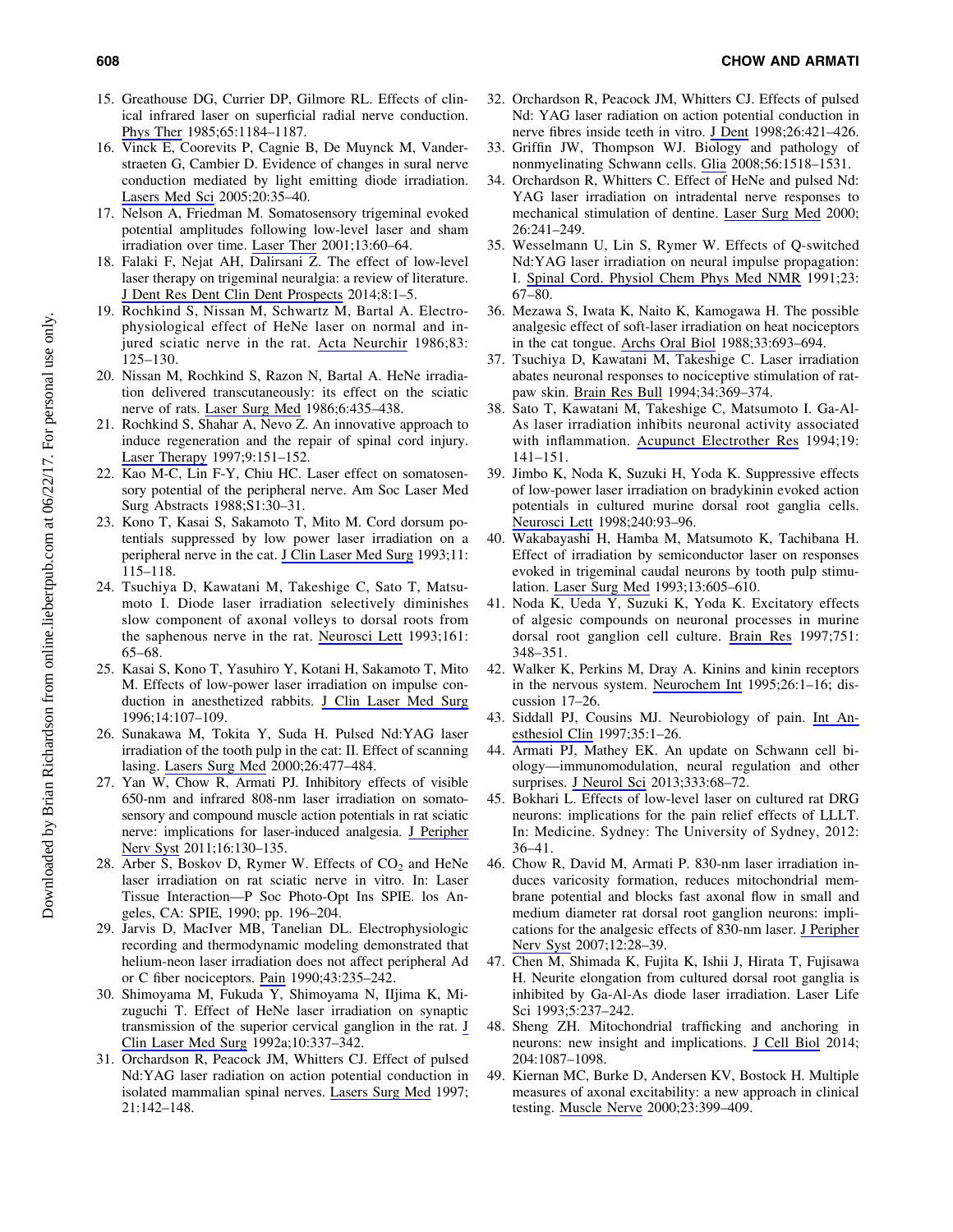- 51. Mathey EK, Park SB, Hughes RA, et al. Chronic inflammatory demyelinating polyradiculoneuropathy: from pa-thology to phenotype. [J Neurol Neurosurg Psychiatry](http://online.liebertpub.com/action/showLinks?doi=10.1089%2Fpho.2015.4048&pmid=25677463&crossref=10.1136%2Fjnnp-2014-309697&citationId=p_152) 2015; 86:973–985.
- 52. Meng C, He Z, Xing D. Low-level laser therapy rescues dendrite atrophy via upregulating BDNF expression: implications for Alzheimer's disease. [J Neurosci](http://online.liebertpub.com/action/showLinks?doi=10.1089%2Fpho.2015.4048&pmid=23946409&crossref=10.1523%2FJNEUROSCI.0918-13.2013&citationId=p_153) 2013;33: 13505–13517.
- 53. Sharma SK, Kharkwal GB, Sajo M, et al. Dose response effects of 810 nm laser light on mouse primary cortical neurons. [Lasers Surg Med](http://online.liebertpub.com/action/showLinks?doi=10.1089%2Fpho.2015.4048&pmid=21956634&crossref=10.1002%2Flsm.21100&citationId=p_154) 2011;43:851–859.
- 54. Shimoyama N, Iijima K, Shimoyama M, Mizuguchi T. The effects of helium-neon laser on formalin-induced activity of dorsal horn neurons in the rat. [J Clin Laser Med Surg](http://online.liebertpub.com/action/showLinks?doi=10.1089%2Fpho.2015.4048&system-d=10.1089%2Fclm.1992.10.91&citationId=p_155) 1992b;10:91–94.
- 55. Perkins GA, Ellisman MH. Mitochondrial configurations in peripheral nerve suggest differential ATP production. [J](http://online.liebertpub.com/action/showLinks?doi=10.1089%2Fpho.2015.4048&pmid=20600951&crossref=10.1016%2Fj.jsb.2010.06.017&citationId=p_156) [Struct Biol](http://online.liebertpub.com/action/showLinks?doi=10.1089%2Fpho.2015.4048&pmid=20600951&crossref=10.1016%2Fj.jsb.2010.06.017&citationId=p_156) 2011;173:117–127.
- 56. Armati PJ. Skin, neurons, neuroglia and pain. In: Pain; The Person; The Science; The Clinical Interface. PJ Ar-

mati, RT Chow (eds.). Melbourne, IP Communications, 2015, pp. 239–254.

57. IASP. Declaration of Montréal—Declaration that Access to Pain Management Is a Fundamental Human Right. Available at: www.iasp-pain.org/DeclarationofMontreal? 2010 (Last accessed May 2, 2016).

> Address correspondence to: *Roberta Chow Honorary Research Associate Brain & Mind Centre The University of Sydney Level 7, M02F* j *94 Mallett Street Camperdown NSW 2050 Australia*

*E-mail:* roberta.chow@sydney.edu.au

Received: October 17, 2015. Accepted after revision: March 9, 2016. Published online: July 15, 2016.